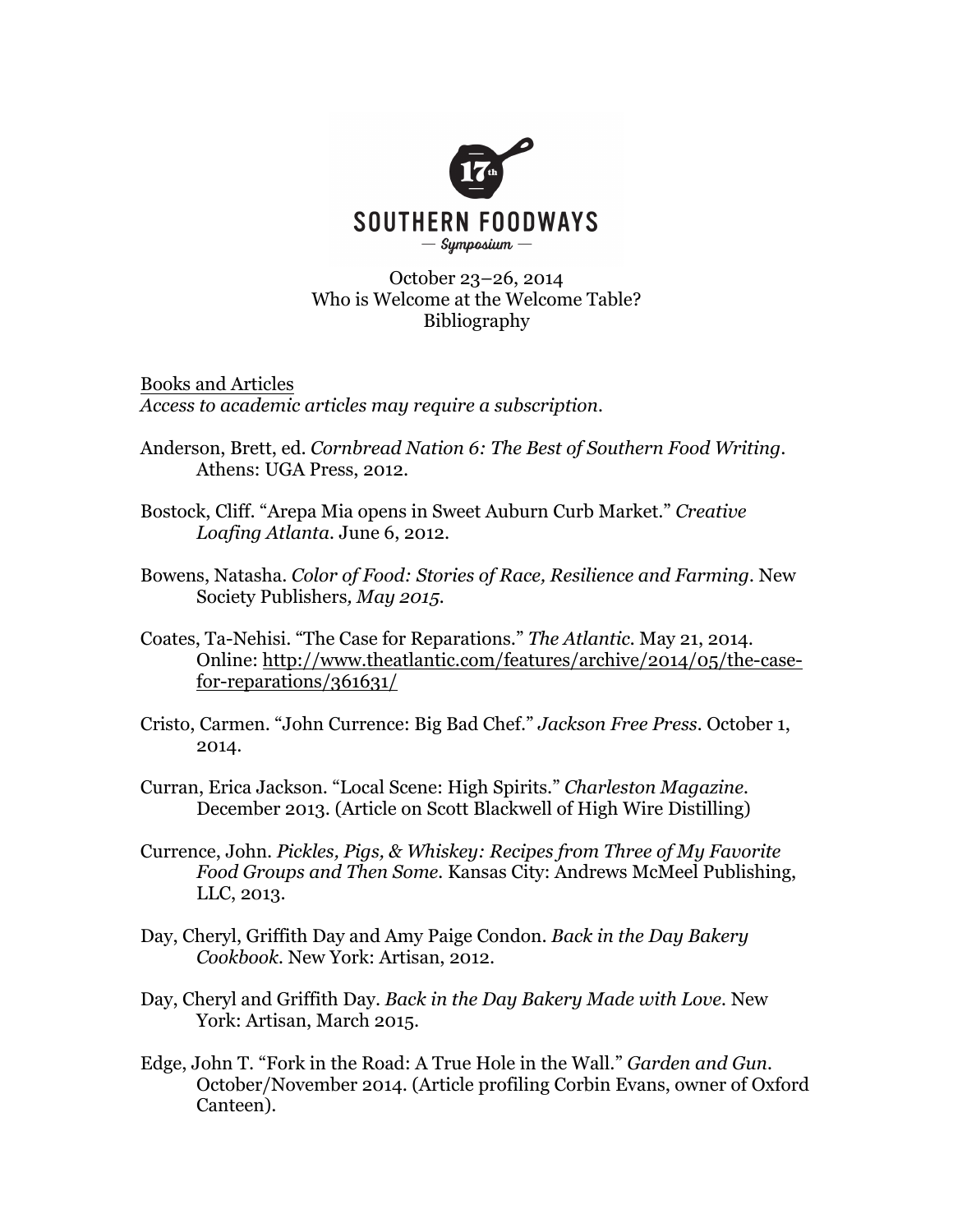- Eubanks, W. Ralph. *Ever is a Long Time: A Journey into Mississippi's Dark Past.* New York: Basic Books, 2003.
- Ewoodzie, Joseph. "The creation of a social entity hip hop between 1973-1979." M.S. Thesis, University of Wisconsin-Madison, 2010.
- "F&W Star Chef: Vishwesh Bhatt." *Food & Wine 2013. http://www.foodandwine.com/chefs/vishwesh-bhatt*
- "F&W Best New Chef Profile: Chris Shepherd." *Food & Wine*, 2013. http://www.foodandwine.com/best\_new\_chefs/chris-shepherd
- Ferris, Marcie Cohen. *The Edible South: The Power of Food and the Making American Region.* Chapel Hill: University of North Carolina Press, 2014.
- Fertel, Randy. *A Taste of Chaos: The Hidden Order in the Art of Improvisation.* Forthcoming from Spring Journal Books.
- Gillespie, Kevin, David Joachim and Angie Mosier. *Fire in My Belly: Real Cooking.* Kansas City: Andrews McMeel Publishing, LLC, 2012.
- Glock, Allison. "The Big Heart of Ashley Christensen." *Garden and Gun.*  February/March 2013.
- Hobbs, Blair. "Christmas in Auburn." *Gravy.* Issue #50 (2013), 17. Online: http://www.southernfoodways.org/assets/SFA-Gravy50-Web.pdf
- Johnson, Yvette. *Searching for Booker Wright. New York:* Simon and Schuster, Inc., late 2014.
- Katz, Sandor. *The Art of Fermentation: An In-Depth Exploration of Essential Concepts and Processes from around the World. White River Junction, VT:* Chelsea Green Publishing, 2012.
- Kenan, Randall. *The Cross of Redemption: Uncollected Writings.* New York: Pantheon Books, 2010.
- Kliman, Todd. *The Wild Vine: A Forgotten Grape and the Untold Story of American Wine.* New York: Clarkson Potter Publishers, 2010.
- Lam, Francis, ed. *Cornbread Nation 7: The Best of Southern Food Writing.*  Athens: UGA Press, 2014.
- Lowery, Malinda Maynor. *Lumbee Indians in the Jim Crow South: Race, Identity, and the Making of a Nation.* Chapel Hill: University of North Carolina Press, 2010.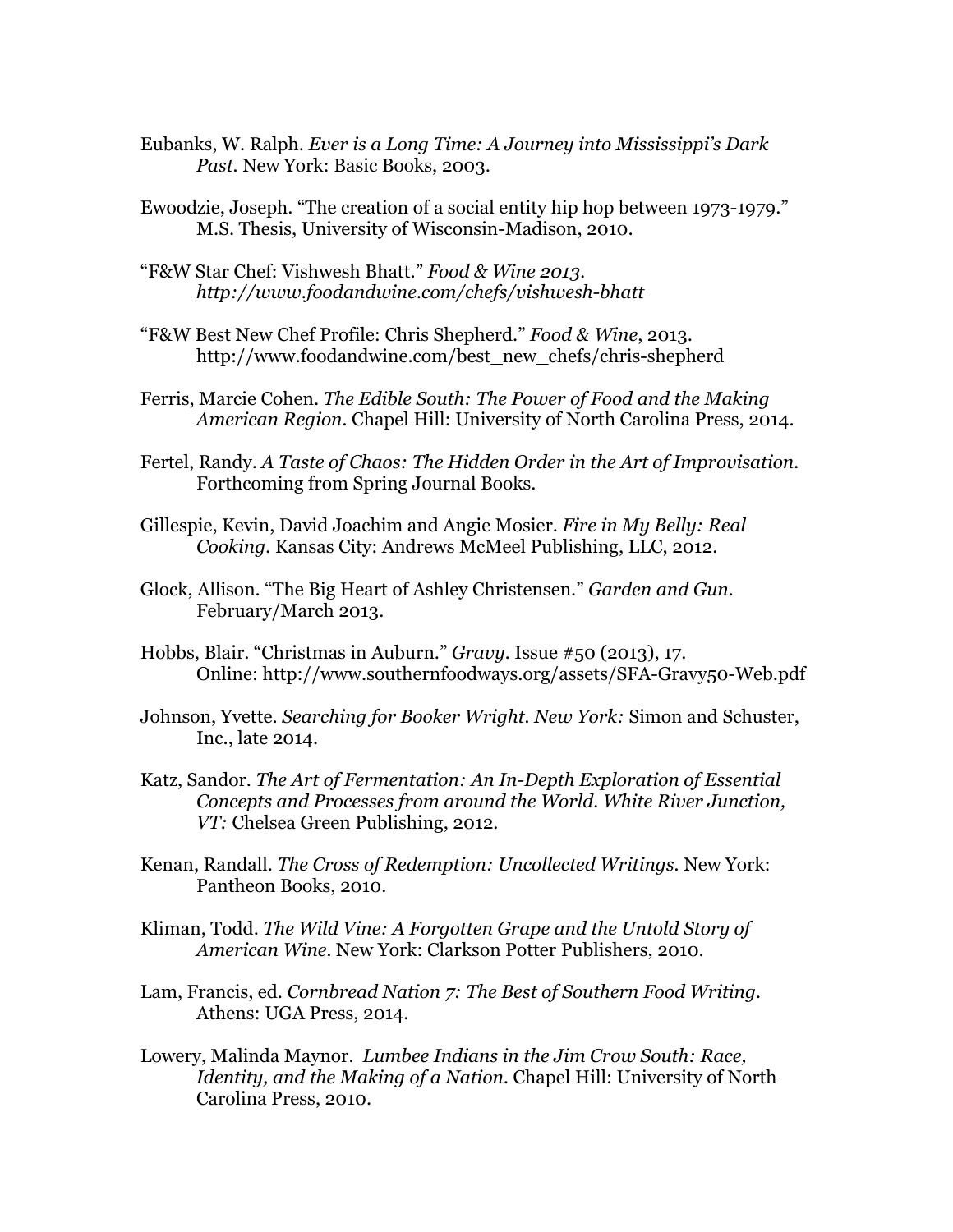- Mah, Evan. "Chef talk with Eddie Hernandez of Taqueria del Sol." *Atlanta Magazine.* August 7, 2012.
- Maley, Jennifer. "Boozin' Go-To Guide: Tiffanie Barriere Edition." *Eater Atlanta.*  February 6, 2014.
- Maley, Jennifer. "Wine Talk with Empire State South's Steven Grubbs." *Eater Atlanta.* July 22, 2013.
- Mims, Ben and Noah Fecks. *Sweet and Southern: Classic Desserts with a Twist.* New York: Rizzoli, 2014.
- Offutt, Chris. *No Heroes: A Memoir of Coming Home.* New York: Simon and Schuster, 2002.
- Ownby, Ted. *American Dreams in Mississippi: Consumers, Poverty, and Culture, 1830-1998.* Chapel Hill: University of North Carolina Press, 1999.
- Ownby, Ted, ed. *The Civil Rights Movement in Mississippi (Chancellor Porter L. Fortune Symposium of Southern History)* Jackson: University Press of Mississippi, 2013.
- Passidomo, Catarina. "Right to (feed) the city: race, food sovereignty, and food justice activism in post-Hurricane Katrina New Orleans." Thesis (Ph.D.), University of Georgia, 2013.
- Phan, Charles. *The Slanted Door: Modern Vietnamese Food.* Berkeley: Ten Speed Press, 2014.
- Petroff, Bryan, Doug Quint and Anthony Bourdain. *Big Gay Ice Cream.* Clarkson Potter, April 2015.
- Reece, Chuck. "Come Together: The National Center for Civil and Human Rights. Atlanta's Newest Landmark Will Teach Generations of Southerners What Doing the Right Thing Really Means." *The Bitter Southerner.* June 22, 2014. Online: http://bittersoutherner.com/national-center-for-civil-andhuman-rights/#.VDHY7Kj978E
- Risen, Clay. *The Bill of the Century: The Epic Battle for the Civil Rights Act.* New York: Bloomsbury Press, 2014.
- Smith, Bill. *Seasoned in the South: Recipes from Crook's Corner and from Home.* Chapel Hill: Algonquin Books, 2006.
- Sokol, Jason. *There Goes My Everything: White Southerners in the Age of Civil Rights, 1945-1975*. New York: Alfred A. Knopf, 2006.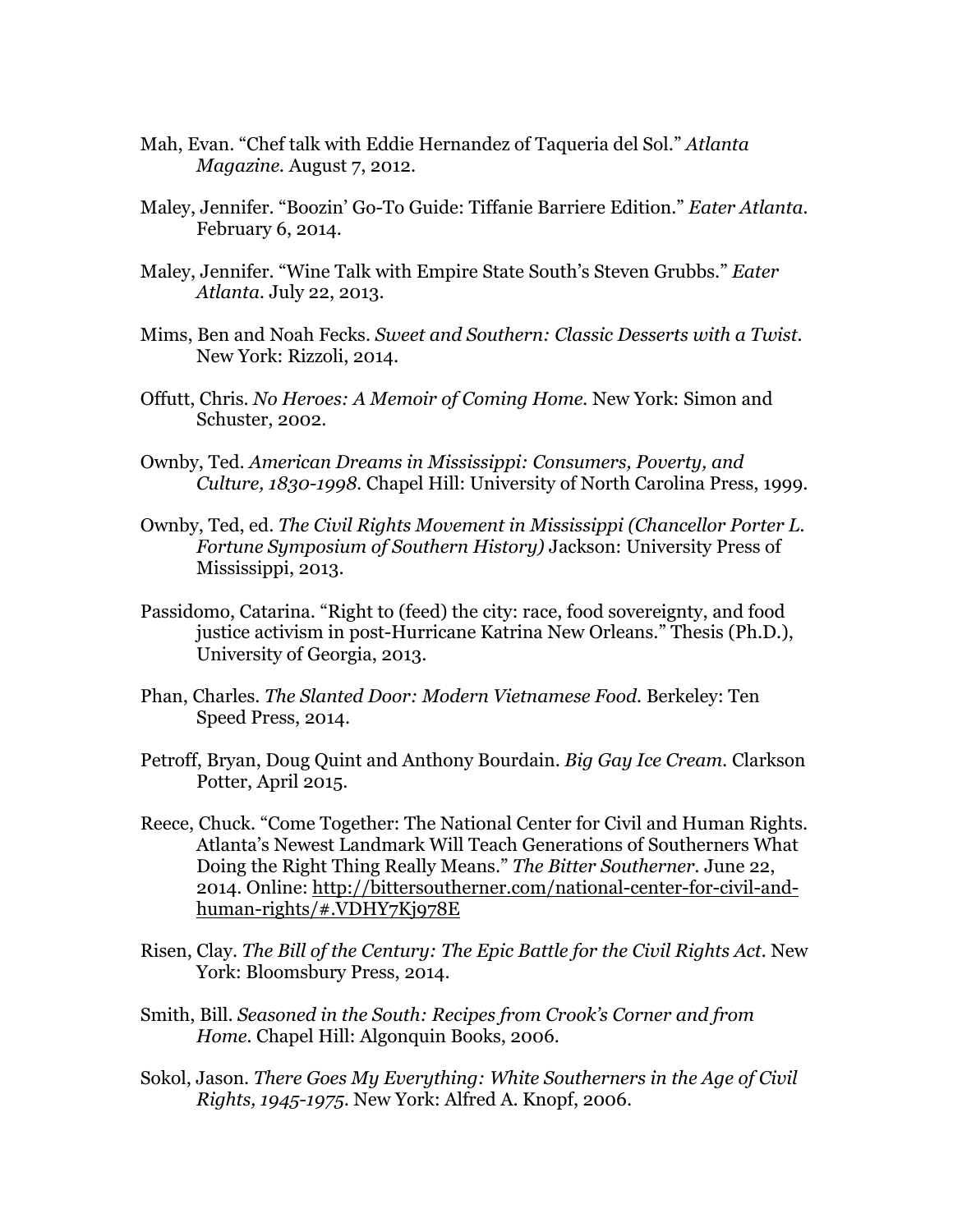Tipton-Martin, Toni. *The Jemima Code.* University of Texas Press, 2015.

Walker, Judy. "Mississippi Chef Takes 'King of American Seafood' Crown." *Times-*

*Picayune.* August 03, 2013. (Article about chef David Crews)

Wondrich, David. *Punch: The Delights (and Dangers) of the Flowing Bowl.* New York: Penguin Group, 2010.

Young, Kevin. *Book of Hours.* New York: Alfred A. Knopf, 2014.

## Oral Histories

*Arnold's Country Kitchen.* Oral history interview with Kahlil Arnold of Arnold's in Nashville. May 14, 2012. Online: http://www.southernfoodways.org/interview/arnolds-country-kitchen-kahlil

*Houston's Underbelly.* Oral history project documenting Asian restaurateurs in Houston, Texas. Summer 2014. Online: http://www.southernfoodways.org/oralhistory/houstons-underbelly

*Lumbee Indians of North Carolina: Work and Cook and Eat.* Oral history project. September 2014. Online: http://www.southernfoodways.org/oralhistory/work-and-cook-and-eat-lumbee-indians-of-north-carolina

*Mala Sichuan Bistro.* Oral history interview profiling Mala Sichuan Bistro owners Cori Xiong and Heng Chen. August 24, 2014. Online: http://www.southernfoodways.org/interview/cori-xiong-heng-chen

*Taqueria del Sol.* Oral history interview with Eddie Hernandez. April 19, 2010. Online: http://www.southernfoodways.org/interview/taqueria-del-sol

## Films

*Arnold's* profiles the Arnold Family, chefs and owners of Arnold's Country Kitchen in Nashville, Tennessee. Film by Jordan Berger. Online: http://www.southernfoodways.org/film

*Booker's Place: A Mississippi Story*. Directed by Raymond De Felitta. Tribeca, 2012. Available on Netflix.

*Counter Histories: Jackson.* The first film from our Counter Histories series, directed by Kate Medley. Online: http://www.southernfoodways.org/counterhistories-jackson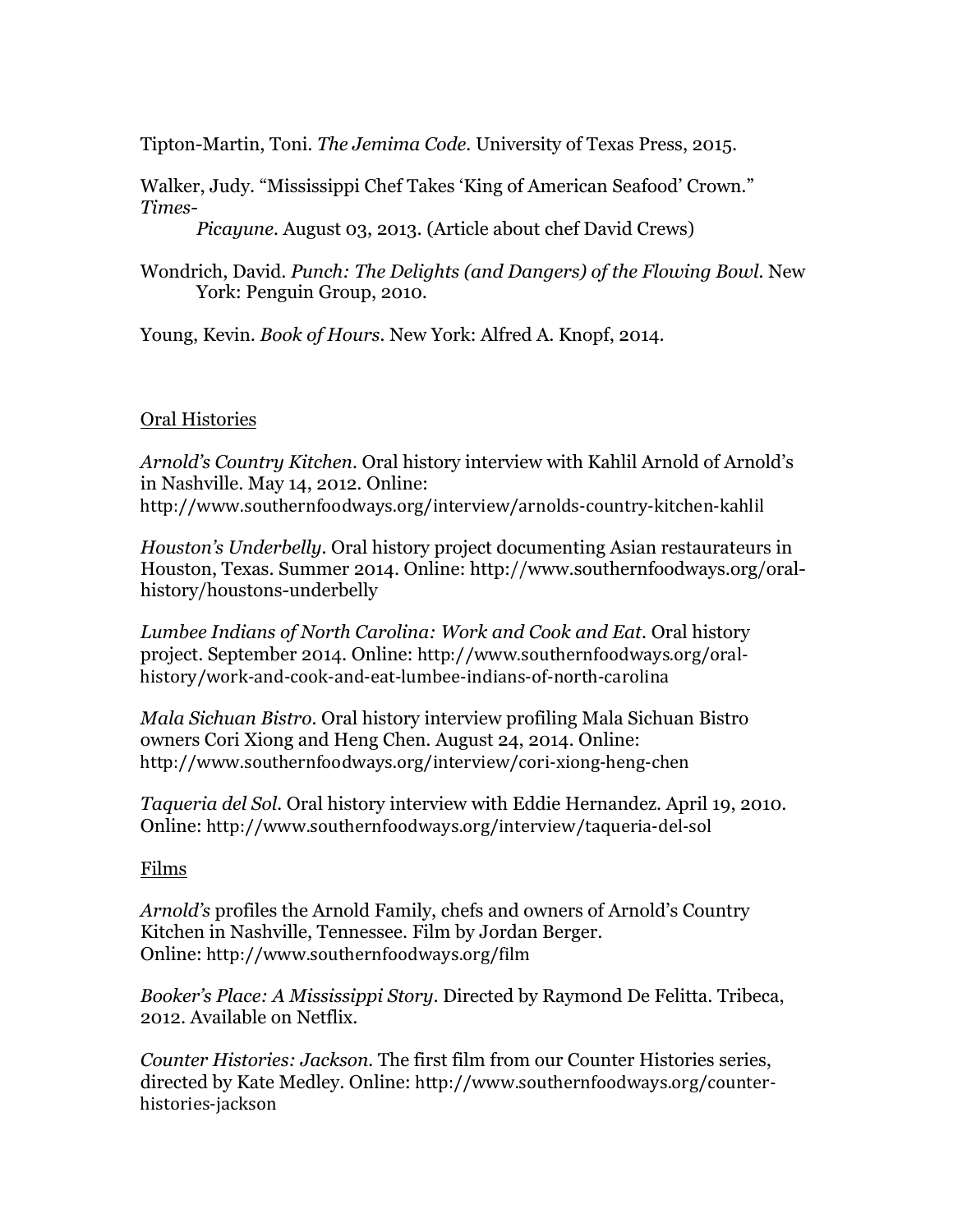*Eat or We Both Starve* tells the story of Lynn and Debbie Hewlett, proprietors of Taylor Grocery in Taylor, Mississippi. Film by Joe York. Online: http://www.southernfoodways.org/film/eat-or-well-both-starve

*Oxford Canteen* profiles Corbin Evans, chef-owner of Oxford Canteen in Oxford, Mississippi. Filmed and edited by Brett Mizelle and Heather Ritchie. Online: http://www.southernfoodways.org/film-bootcamp-oxford-canteen

*Red Dog* profiles 2014 Ruth Fertel Keeper of the Flame Award recipient, Goren Avery. Film by Joe York. Online: http://www.southernfoodways.org/film

*Silver Sands* profiles Sophia Vaughn, chef-owner of Silver Sands Restaurant in Nashville, Tennessee. Film by Jordan Berger. Online: http://www.southernfoodways.org/film

*Vish* profiles of chef Vishwesh Bhatt of Snackbar in Oxford, Mississippi. Filmed and edited by Danny Klimetz. Online: http://www.southernfoodways.org/film-bootcamp-vish

Workshop Report: An Interview with Taylor Bowen Ricketts of Delta Bistro. Online: http://www.southernfoodways.org/workshop-report-an-interview-withtaylor-bowen-ricketts-of-delta-bistro

## Websites

Natasha Bowens' blog *Brown.Girl.Farming* can be found at browngirlfarming.com/blog

Blair Hobbs is a writer, poet, and painter. Her latest work can be found at www.blairhobbs.com

Pableaux Johnson is a photographer and food and travel writer. His food writing and travel stories are available at www.pableaux.com

Sandor Katz's blog *Wild Fermentation* can be found at www.wildfermentation.com/fermentation-blog

Nely Rodriguez is a staff member at the Coalition of Immokalee Workers. Information on the progress on their Campaign for Fair Food, Fair Food Program, and Anti-Slavery Campaign can be found at: ciw-online.org

Michael Twitty's website is *Afroculinaria:* afroculinaria.com